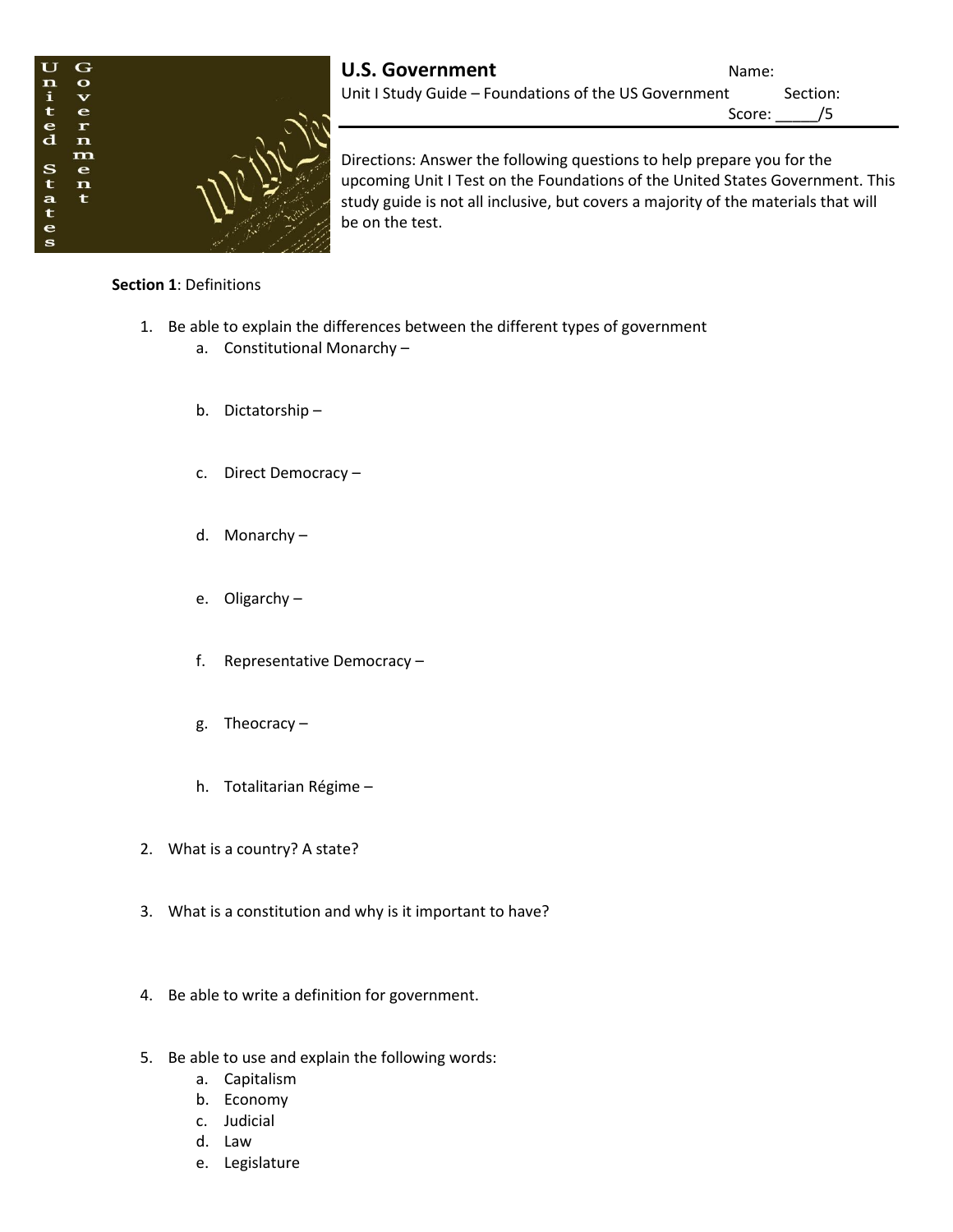f. Nation

# **Section 2: Core American Values**

- 6. In your own words be able to describe the importance of the core American Values
	- a. Individualism
	- b. Achievement and Success
	- c. Activity and Work
	- d. Efficiency and Practicality
	- e. Science and Technology
	- f. Progress
	- g. Material Comfort
	- h. Humanitarianism
	- i. Freedom
	- j. Democracy
	- k. Equality
	- l. Racism and Group Superiority

# **Section 3**: Foundations

- 7. For each of the following topics describe what ideas or concepts they contributed to the formation of the American Government
	- a. Ancient Athens
	- b. Rome
	- c. England
	- d. John Locke
	- e. Baron de Montesquieu
	- f. Jean Jacques Rousseau
	- g. Thomas Paine
	- h. Mayflower Compact
	- i. The Magna Carta
	- j. The Iroquois Confederacy (Honors)